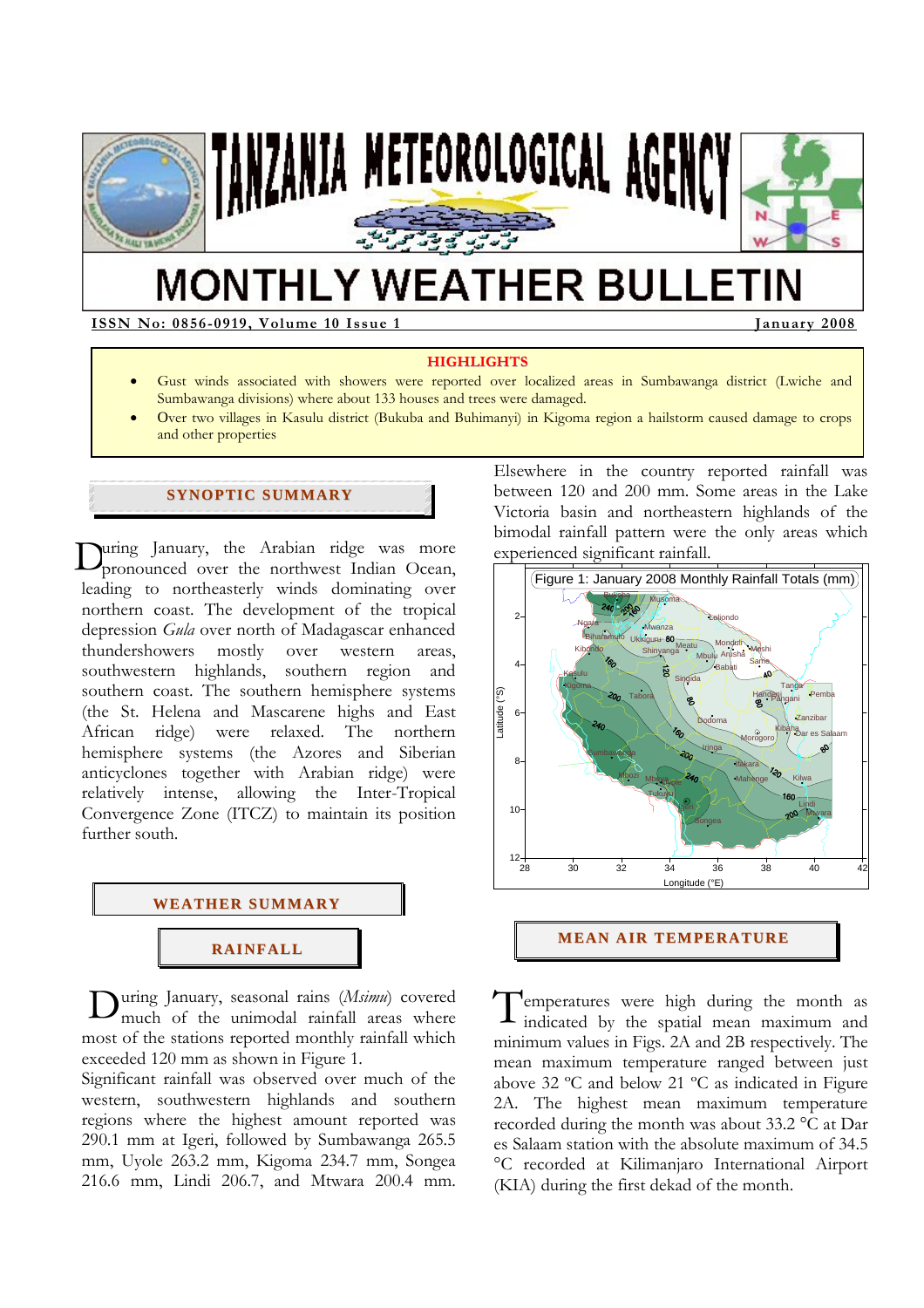

The lowest mean maximum temperature was about 21 °C over Igeri in the southwestern highlands.



The mean minimum air temperature ranged from just below 14 ºC to slightly above 25 ºC. The lowest value of the mean minimum temperature was about 12.3 °C observed at Igeri station, while the highest value was about 25.0 °C recorded at Kilwa in the southern coast as shown in Fig. 2B.

# **MEAN SUNSHINE HOURS**

S unshine hours across the country during January<br>indicate that the duration of mean bright sunshine indicate that the duration of mean bright sunshine hours ranged from about 5 hrs/day to above 9 hrs/day as shown in Figure 3.



Longer bright sunshine hours  $($  > 8 hr/day) occurred over some parts in northeastern highlands and northern coast including Pemba Island. Cloudy conditions over western, southwestern highlands and western parts of Lake Victoria basin (Kagera region) shortened bright sunshine durations to less than 6 hrs/day in those regions.

## **MEAN WI ND SPEED**

uring the period mean wind speed across the country ranged between about 3 to 10 km/hr as indicated in Fig. 4. D



 Northeastern highlands and coastal belt experienced windy conditions where wind speeds exceeded 8 km/hr. The core of maximum wind speed of about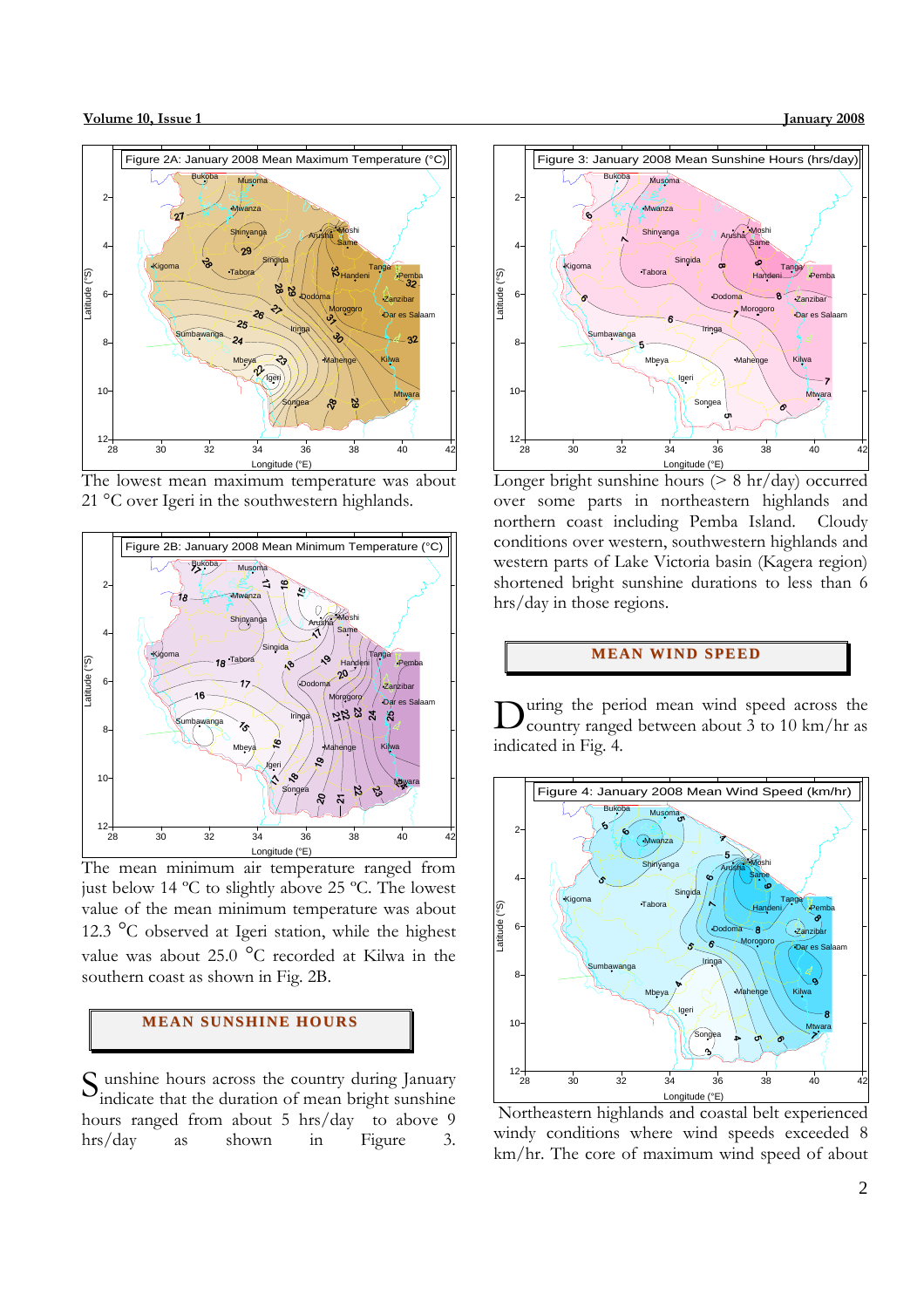#### **Volume 10, Issue 1** January 2008

10 km/hr was recorded at KIA. Calm conditions and low wind speeds at about 4 km/hr were recorded over most parts of Iringa and Ruvuma regions. However over some areas gust winds associated with showers were reported over localized areas in Sumbawanga district (Lwiche and Sumbawanga divisions) where about 133 households and trees were damaged.

Compared to December, the wind strength decreased slightly over some areas during January. Wet conditions in the country have reduced prospects for occurrences of dust devils, wind erosion, and higher evaporation rates.

## **SATELLITE I NFORMATI ON**

ean vegetation condition during the third Mean vegetation condition during the third<br>Meekad of January is indicated in Figure 5 in a NOAA satellite imagery, depicting the Normalized Difference Vegetation Index (NDVI).



**Figure 5***: NOAA Satellite NDVI indicating the vegetation condition for the period of January 21-31, 2008.* 

Higher values of vegetation indices appear largely over western, central, and southern coastal belt areas. Low values are depicted over some pockets in the southern and eastern sectors of the Lake Victoria basin (Mwanza, Shinyanga, and Mara regions), northeastern highlands (Arusha and Manyara regions). The vegetation condition has slightly

improved compared to December over much of unimodal rainfall areas as a result of soil moisture improvement recorded in these areas. Vegetation cover was masked by clouds which dominated over southwestern highlands. The observed improvement of vegetation is likely to increase pasture productivity for livestock in these areas.

## **AGROMETEOROLOGICAL SUMMARY**

uring the month soil moisture improvement During the month soil moisture improvement<br>was observed over most areas of the unimodal rainfall pattern with maize crop status being generally good at between post emergence to knee height stages. Soil moisture replenishment was experienced over Dodoma and Singida regions and over transitional areas in Shinyanga and Morogoro regions. Crop performance over much of unimodal rainfall regime was good following significant soil moisture improvement experienced in these areas.

In the bimodal regime of the western parts of Lake Victoria basin including Biharamulo, Muleba, Karagwe and Ngara districts in Kagera region maize crop was near ripeness in good state while beans harvesting was coming to an end. Over two villages in Kasulu district (Bukuba and Buhimanyi) in Kigoma region a hailstorm caused damage to crops and other properties. Preliminary reports indicated that in Buhimanyi village the hailstorm damage to crops was 100% especially maize which was at tasseling stage.

Elsewhere in the regime particularly northeastern highlands (Monduli, Handeni, Loliondo and Simanjiro districts) crops were at emergence and at good state. Over northern coast (Pwani and Tanga regions) farmers were involved in land preparations for the long rainy *(Masika)* season after total failure of the short rainy (*Vuli)* season.

Market supply for cassava over several areas of the country continued fairly well.

Pasture conditions and water availability for livestock and wildlife especially over central and northeastern highlands were moderate but expected to improve significantly over central areas as a result of improved soil moisture from ongoing seasonal rains.